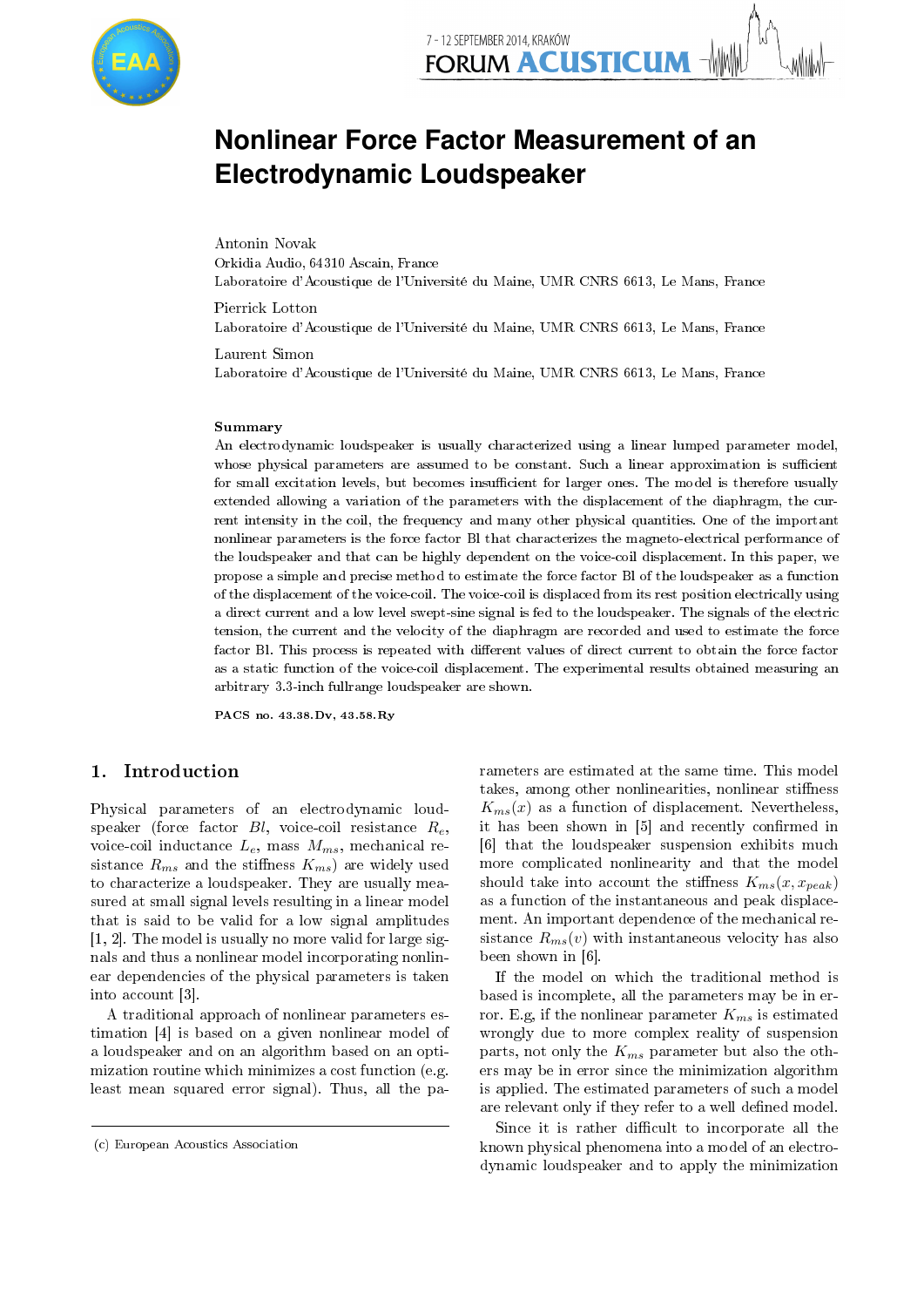

Figure 1. Equivalent circuit diagram for a loudspeaker with electrical part on the left side and the mechanical and acoustical part on the right side. A traditional circuit is depicted above; a more general circuit with two complex impedances  $Z_e$  and  $Z_{ms}$  is depicted below. The mechanical part incorporates also the acoustical load.

algorithm to find all the physical parameters of these phenomena, we propose a different approach based on a separate estimation of the force factor  $Bl(x)$  as a function of displacement.

#### 2. Description of the method

The method described in this paper is based on the following idea. Instead of estimating all the physical parameters of a loudspeaker at once using a model-fit algorithm based on cost function minimization, the method proposed in this paper estimates first the force factor independently of other parameters and separates the electrical impedance  $Z_e$  and the mechanical impedance  $Z_{ms}$ .

Thus, the only model on which the method is based is a generalized model of electrical and mechanical parts represented by their impedances, coupled with the force factor Bl as depicted in Figure 1.

The loudspeaker is excited using a small-signal level, small enough to ensure that the force factor Bl is constant within the given excursion range, but high enough to avoid a signal-to-noise ratio issue. The type of excitation signal can be of any kind allowing a frequency response measurement, i.e. sine-wave step by step, swept-sine, MLS, white noise, or any other. In this paper a swept-sine signal is used.

Next, the signals of electrical tension, electrical current (using a current probe) and velocity (using a vibrometer) are acquired and used to calculate two transfer functions:

1) the transfer function between the current and the voltage  $U(f)/I(f)$  (can be seen as the input impedance  $Z_{in}(f)$  and

2) the transfer function between the velocity and the current  $V(f)/I(f)$ .

#### 2.1. Force factor estimation

The equation (1) describes the coupling between the electrical and the mechanical part. The electrical domain is represented by impedance of the voice-coil  $Z_e(f)$ . When the moving mass moves with a velocity  $V(f)$ , the electrical domain is coupled to the mechanical one via the force factor Bl. The electrical tension  $U(f)$  at the terminals of the loudspeaker is thus seen as a sum of two contributions: one from the electrical impedance of the voice-coil as  $Z_e(f)I(f)$  and second as  $BlV(f)$  called electromotive force.

$$
U(f) = Z_e(f)I(f) + BIV(f). \tag{1}
$$

Dividing the equation (1) by the current  $I(f)$  and expressing the electrical impedance  $Z_e(f)$  separately, we get

$$
Z_e(f) = \frac{U(f)}{I(f)} - Bl\frac{V(f)}{I(f)},\tag{2}
$$

where  $U(f)/I(f)$  is the total impedance  $Z_{in}(f)$  seen on the input terminals of the loudspeaker. In Figure 2 both impedances (the electrical  $Z_e(f)$ , plotted as red and the total  $Z_{in}(f)$ , plotted as green) are depicted. It is obvious that the difference between both impedances is caused by the term  $B\{V(f)/I(f)\}$  coming from the mechanical coupling and causing a resonant effect.

It is also obvious that the electrical impedance of the voice-coil  $Z_e(f)$  is almost flat (a straight line). Its real part is a constant in an ideal case or a slightly increasing curve due to the presence of eddy currents, the imaginary part divided by the angular frequency should behave very similarly.

The estimation of the force factor Bl is based on the idea that the electrical impedance  $Z_e(f)$  should not exhibit any resonance effect near the resonant frequency of the loudspeaker. Let consider the true force factor  $Bl$  to be unknown for the moment. The only known variables are two transfer functions  $U(f)/I(f)$ and  $V(f)/I(f)$  obtained from the measurement. For the sake of clarity, let consider an obviously wrong estimation  $\hat{B}l = 0$ . What would happen, if the estimated  $Bl$  was set to zero? According to the equation (2) the input impedance  $Z_{in}(f)$  exhibiting a resonance would be equal to the electrical impedance  $Z_e(f)$  which is not possible since there is no physical reason for such a resonance-kind variation of  $Z_e(f)$ . The estimated value of  $\hat{B}l = 0$  must be obviously rejected.

Increasing the estimation of the force factor  $B<sub>l</sub>$  from zero to more realistic values leads to a decrease of the resonance effect in  $Z_e(f)$  as depicted in Figure 3, where the real and the imaginary part of the resulting  $Z_e(f)$  for several values of estimated  $\hat{B}l$  are depicted. With increasing value of  $\hat{B}l$  the real part decreases its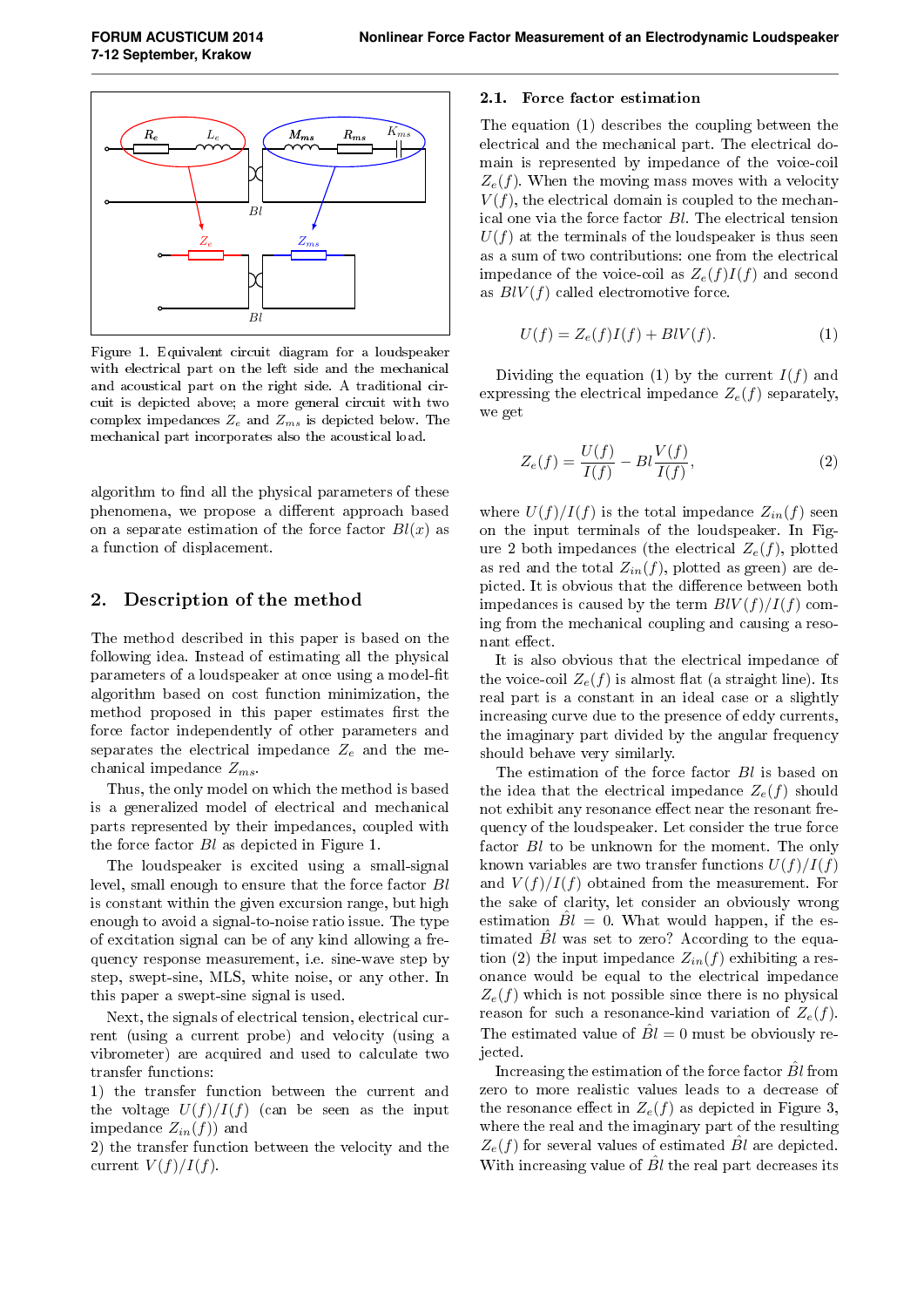resonance-kind curve up to a certain moment where the real part of  $Z_e(f)$  becomes flat (red line in Figure 3). If we increase the estimated value of  $B<sub>l</sub>$  the real part of  $Z_e(f)$  starts to exhibit an anti-resonantkind curve. A similar tendency can be found in the imaginary part of  $Z_e(f)$ .

The estimated force factor  $\hat{B}l$  for which both the real and the imaginary part of  $Z_e(f)$  do not exhibit any resonance is taken as the true value of the force factor Bl.

This kind of approach is based on a very simple idea and the estimation of the force factor Bl is clearly not dependent on a correct estimation of other parameters of the loudspeaker. Moreover, it leads to a separation of the electrical impedance  $Z_e(f)$  and the mechanical impedance  $Z_{ms}(f)$  that can be studied independently.

In the following section we will study the precision of the method on an arbitrary chosen loudspeaker and on a real measured data.

### 3. Precision of the proposed method

The illustration in the previous section has shown that increasing the estimated value of the force factor  $Bl$  leads to a certain value of  $Bl$  where the real and the imaginary part of the  $Z_e(f)$  do not exhibit any resonance-kind behavior; this value is considered to be a true Bl. To study the precision of such an estimation, we choose an arbitrary 3.3-inch fullrange loudspeaker and we use a swept-sine signal with start and stop frequency  $f_1 = 10$  Hz and  $f_2 = 500$  Hz respectively. The amplitude of the swept-sine signal is set to  $U_0 = 0.1$  V. This amplitude leads to a peak displacement  $x_{peak} = 60 \ \mu m$  which we consider to be an amplitude small enough in comparison with the maximum allowed displacement  $x_{max} = 3$  mm given by the manufacturer and also small enough to make an assumption of an almost constant Bl within this small region of excursion.

The transfer functions  $U(f)/I(f)$  and  $V(f)/I(f)$ are then calculated from the measured data and the procedure of estimation of the force factor  $B_l$  as described in previous section is run. In Figure 4, the real part of the electrical impedance is plotted for five different values of  $Bl: \{ 0, 1.0, 2.0, 2.5, 3.0 \}$ . It is clear from the Figure 4 that the value of  $\hat{Bl} = 2.5$  Tm is a very good candidate for the true value of Bl since the real part of the impedance does not exhibit a lot of resonant-kind behavior. To show the precision of the force factor estimation, we choose three different values of  $\hat{B}l$  that are much closer (1.2% deviation to both sides) to our good candidate from the previous result:  $\hat{B}l$  : { 2.47, 2.5, 2.53 }. The results, plotted in Figure 5, shows that choosing  $\hat{Bl} = 2.5$  Tm lead to more flat real part impedance  $Z_e(f)$  that choosing the two other estimations  $\hat{B}l = 2.47$  and  $\hat{B}l = 2.53$ . Note, that even if there is only 1.2  $\%$  difference between the  $\hat{B}l$  estimations, the resulting real parts of



Figure 2. A typical loudspeaker impedance (absolute value) as a function of frequency; input impedance is plotted in green; electrical part impedance is plotted in red.



Figure 3. Simulation of influence of the  $\hat{B}l$  estimation on the real and imaginary part of the estimated electrical impedance  $\hat{Z}_e(f)$ . Correct estimation of  $\hat{B}l$  is plotted in red.

the electrical impedance  $Z_e(f)$ , depicted in Figure 5, reveal quite clearly which of these estimations is the best one.

We can conclude from this experimental result that the precision of the force factor estimation is approximately 1%. The precision can be increased by using a higher level of excitation signal leading to a better signal-to-noise ratio, but also to a higher peak displacement which can make the assumption of the constant Bl within a higher region of excursion weaker.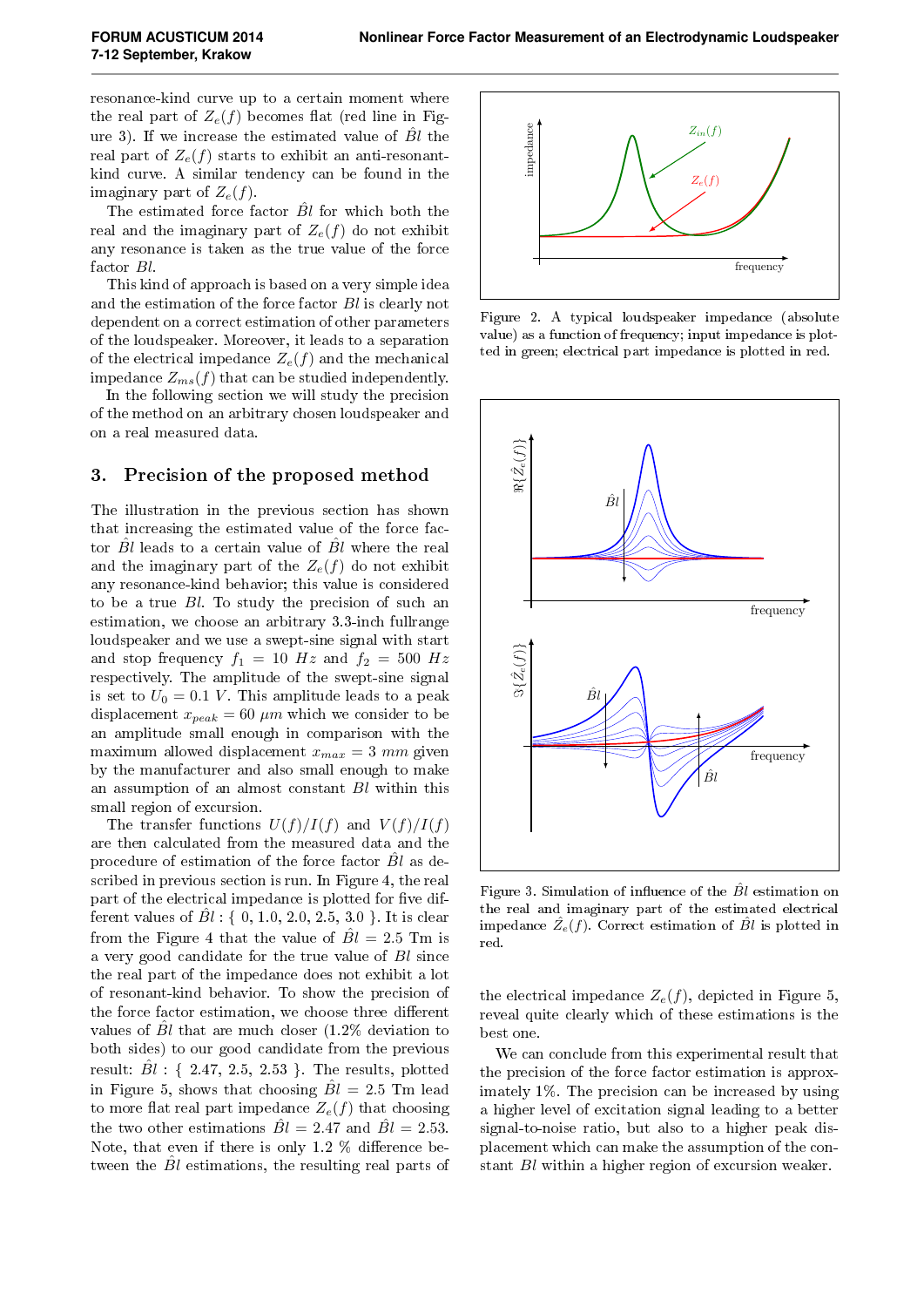

Figure 4. Influence of the  $\ddot{B}l$  estimation on real part on the electrical impedance  $Z_e(f)$ . Real measured data are used.



Figure 5. Influence of the  $\hat{B}l$  estimation on real part on the electrical impedance  $Z_e(f)$ . Real measured data are used. Three different but very close estimations of  $\hat{B}l$  are shown to emphasize the high precision of the proposed method.

## 4. Nonlinear force factor

The factor  $Bl$  is known to be dependent on the displacement, noted as  $Bl(x)$ . In order to estimated the force factor as a function of displacement, the previously described procedure can be used in a piecewise manner for several static displacement. The voice coil can be displaced statically either adding a DC component or using a pneumatic excitation. The first method, much more easier to be implemented, is used in this paper.

The estimation that was described in the previous section on our arbitrarily chosen loudspeaker was made with no DC component added; that is around the rest position  $x = 0$ . Next, we repeat the procedure for several different DC components added leading to a static displacement on both, positive and negative directions.

The results are depicted in Figure 6 and a comparison is made with a widely used commercial method using a Klippel analyzer. Both curves depicted in Fig-



Figure 6. Force factor as a function of displacement estimated using the new proposed method and compared with the measurements realized using the Klippel analyzer.

ure 6 are very close to each other especially for a positive displacement values. The match is not so perfect for the negative values of displacement, where both methods give slightly different results with an approximately  $5\%$  difference. The difference between both estimations is one of the subjects of our present research.

## 5. CONCLUSIONS

In this paper, a method for measurement of the force factor of an electrodynamic loudspeaker has been introduced. The experimental results obtained measuring the force factor of an arbitrary loudspeaker have been shown. The measured force factor has been compared with the results from Klippel analyzer. The comparison has shown a slight difference between both methods.

The proposed method identifies the force factor independently on other parameters. Estimating the force factor, the mechanical and electrical parts are completely separated and their parameters can be then deduced. One must still take into account, that the measurement is made using a quasi-static approach, and thus the mechanical parameters may have a different physical meaning than those obtained using dynamic methods.

Despite the previous claim, the method presented in this paper estimates the force factor Bl with a very high precision independently on other loudspeaker parameters.

#### References

- [1] N. Thiele, "Loudspeakers in vented boxes: Part 1", J. Audio Eng. Soc., 19, 382-392 (1971)
- [2] R. H. Small, "Vented-box loudspeaker systems-part 1: Small-signal analysis", J. Audio Eng. Soc.,  $21, 363-372$ (1973)